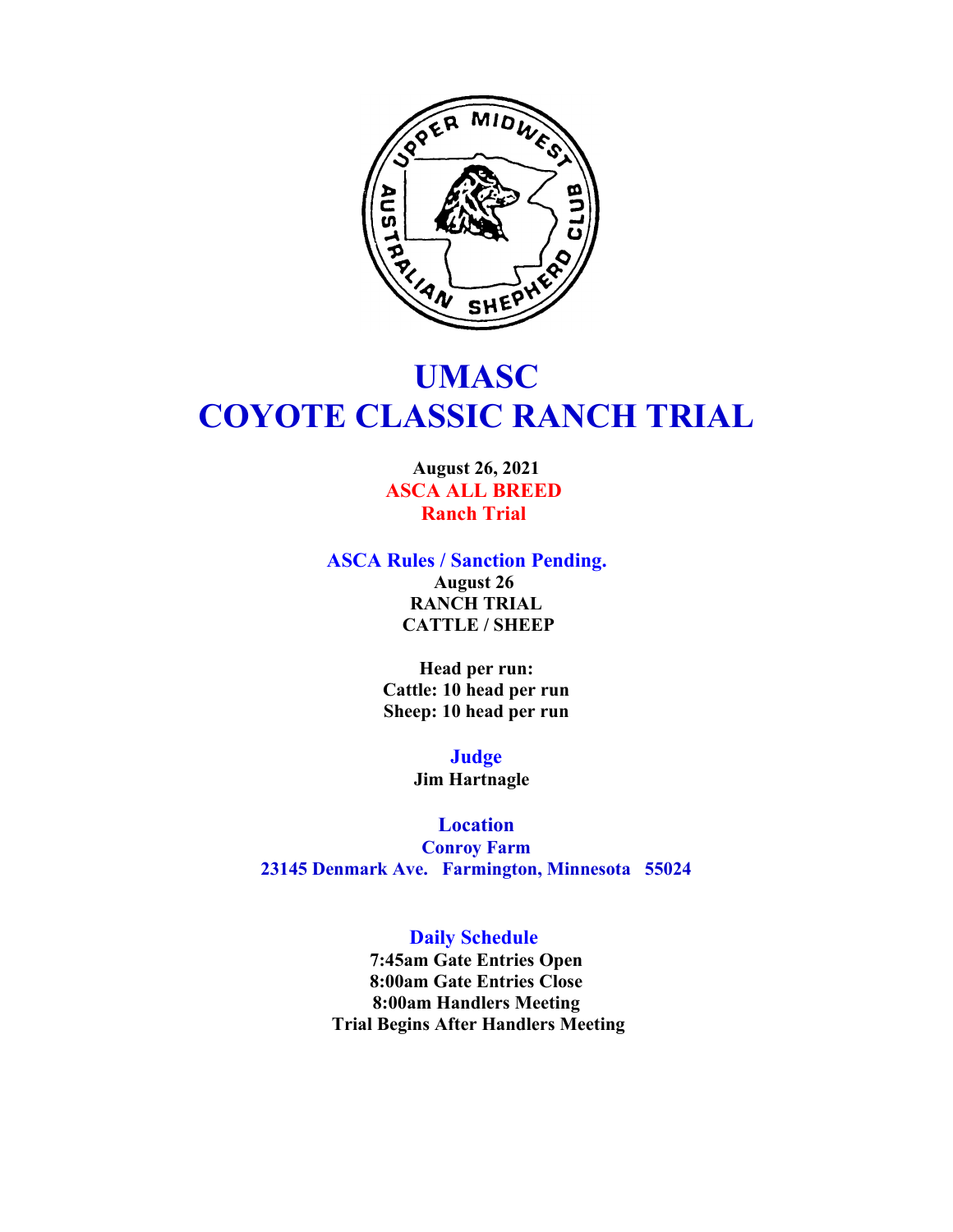# **RUN ORDER Cattle Sheep**

**Max Runs 6 cattle / 10 sheep**

## **ENTRY INFORMATION**

**Pre-Entries open: AUSSIES: July 1st, 2021 OTHER BREEDS: July 2nd, 2021 Pre-Entries close August 1st, 2021**

**NO ENTRY WILL BE ACCEPTED WITH A POSTMARK DATE BEFORE Aussies: July 1st, 2021 Other Breeds: July 2nd, 2021**

> **NO EMAIL ENTRIES ALLOWED Entries will be accepted in POSTMARK order.**

**Day of show entries taken if trial is not filled.**

**Pre-entry fee: Ranch Trial Cattle \$60.00...Day of show: \$70.00 Sheep \$50.00...Day of show: \$60.00**

**Make checks payable to: UMASC Send completed ASCA entry form and full payment to: Deb Conroy 23145 Denmark Ave. Farmington, MN 55024**

**Entry forms available on the ASCA website. http://www.asca.org/wp-content/uploads/sites/35/2016/04/stockentwfill.pdf All non-aussies entrants must be registered with a tracking number from ASCA. http://www.asca.org/wp-content/uploads/sites/35/2016/04/trackapp.pdf** 

 **Entries will be accepted in postmarked order. Run order will be drawn August 20th, 2021** 

**A waiting list will be established if the trial fills. Refunds will only be given if the trial and your spot is filled.** 

**Bitches in heat will run in order.**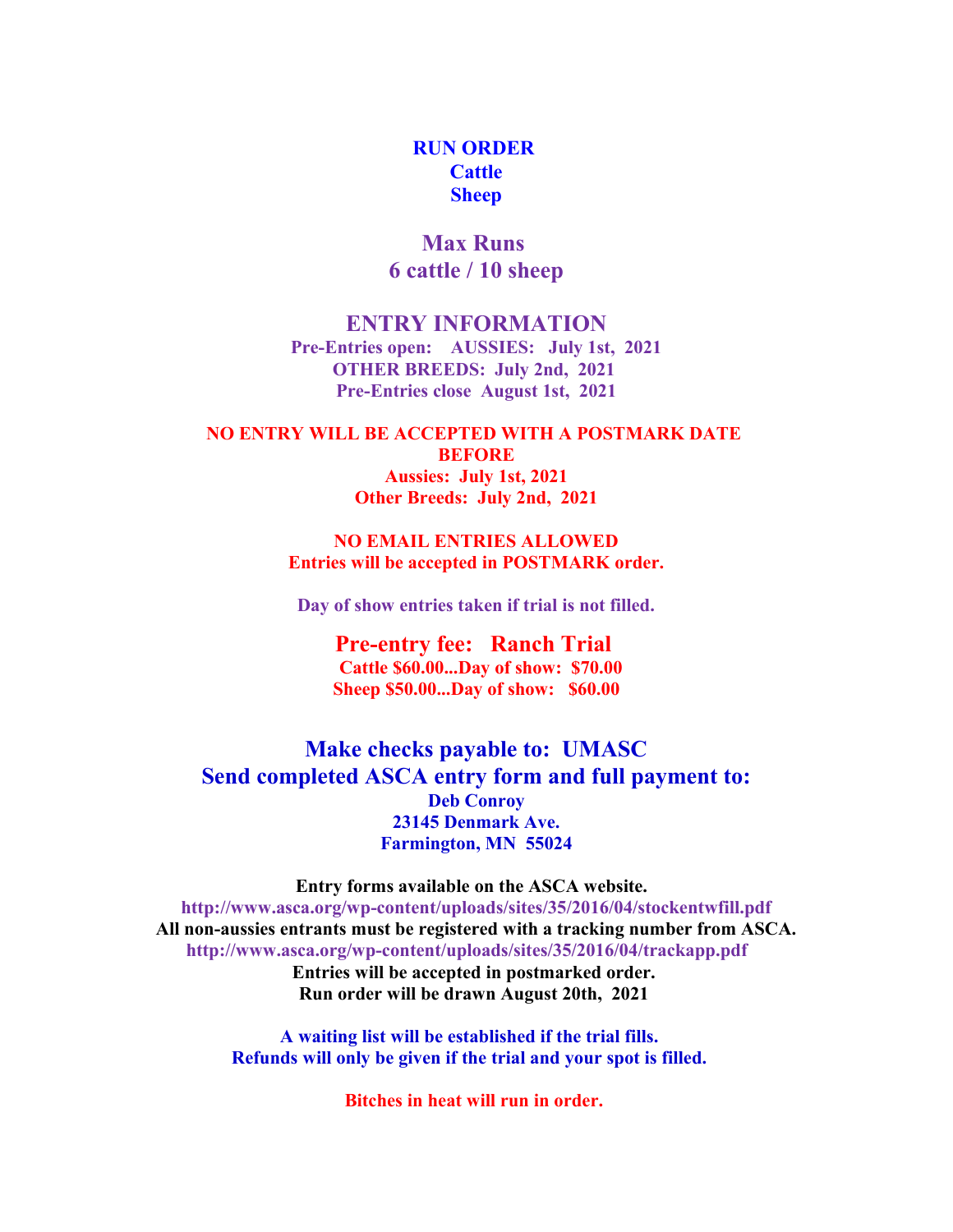## **DAILY AWARDS**

**Placement Ribbons 1-4th place Rosette Ribbons: High in Ranch Trial Cattle High in Ranch Trial Sheep**

**Course Director: Greg Byrne [desperadoaussies@yahoo.com](mailto:desperadoaussies@yahoo.com) 651-269-7722 Show Secretary: Deb Conroy conroyfarm@hotmail.com # 612-599-6156**

**Location of Trial: 23145 Denmark Ave. Farmington, MN 55024**

**Accommodations**

**Motel: Motel 6 - 11274 W 210th St. Lakeville, MN 56044 # 952-469-1900 (10 miles from farm)**

> **Candlewood Suites** 21060 Keswick Loop **Lakeville, MN 55044 612-808-5580 ( 10 miles )**

**Camping: Dakota County Fair Grounds (1 mile from farm) Full Hook-ups #651-463-8818 Dry Camping at farm in pasture only Veterinarian on call: Farmington Vet Clinic #651-463-8985 Animal Emergency Care #952-953-3737**

**No lunches will be served. Please bring a bag lunch.**

**Entrants are responsible for all damage caused by themselves, their dogs and their family members. UMASC / The Conroy Family / All volunteers assume NO responsibility for any accident, injury, or loss. Please stay in designated areas. All dogs must be leashed when not working. ASCA's bite incident will be strictly enforced. Volunteers are needed to help this trial to run smoothly. STATE COVID RULES WILL BE FOLLOWED**